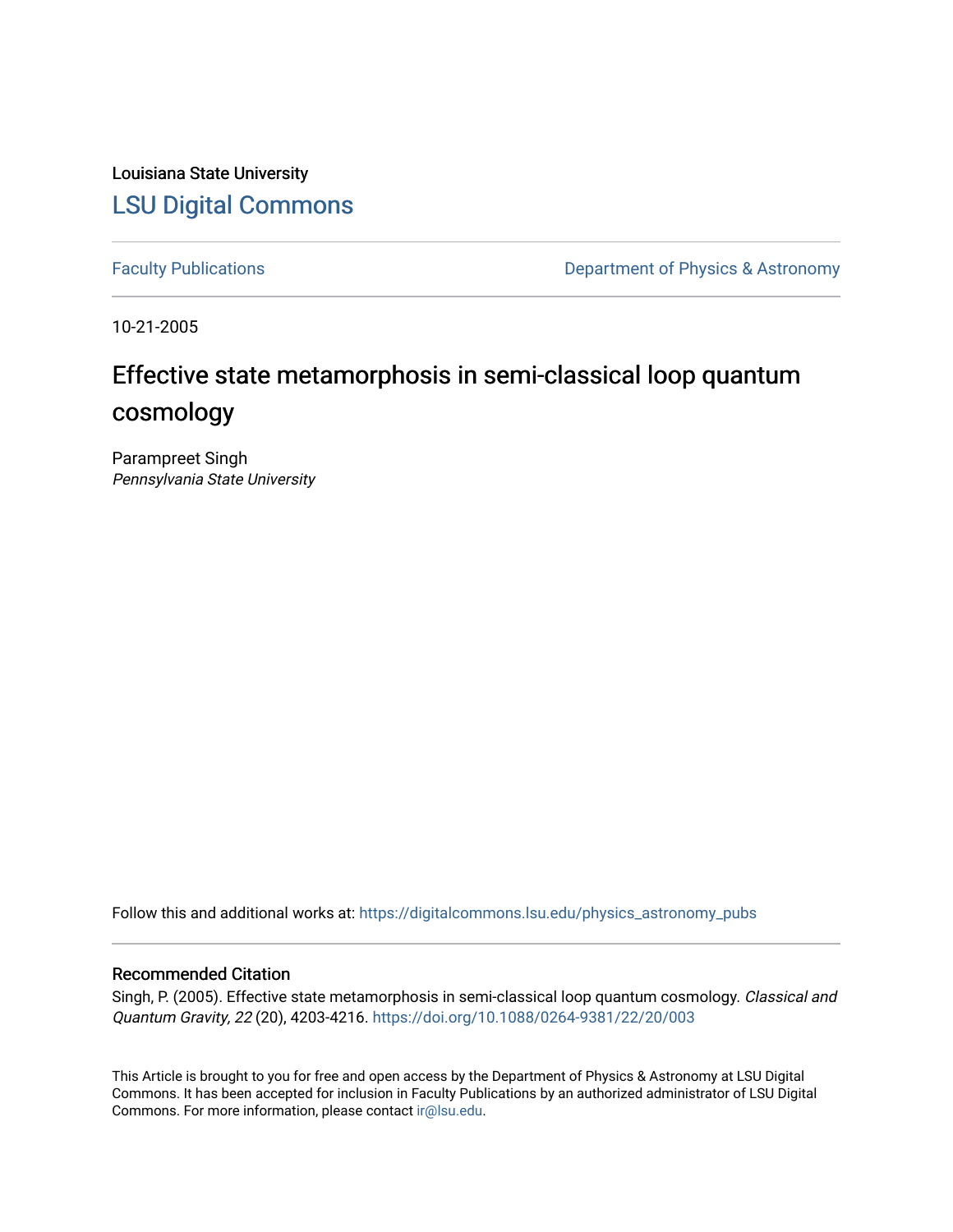# Effective State Metamorphosis in Semi-Classical Loop Quantum Cosmology

Parampreet Singh<sup>\*</sup>

Institute for Gravitational Physics and Geometry, Pennsylvania State University, University Park, PA 16802, USA

Modification to the behavior of geometrical density at short scales is a key result of loop quantum cosmology, responsible for an interesting phenomenology in the very early universe. We demonstrate the way matter with arbitrary scale factor dependence in Hamiltonian incorporates this change in its effective dynamics in the loop modified phase. For generic matter, the equation of state starts varying near a critical scale factor, becomes negative below it and violates strong energy condition. This opens a new avenue to generalize various phenomenological applications in loop quantum cosmology. We show that different ways to define energy density may yield radically different results, especially for the case corresponding to classical dust. We also discuss implications for frequency dispersion induced by modification to geometric density at small scales .

PACS numbers: 04.60.Pp,98.80.Qc

## I. INTRODUCTION

Quantum gravity is expected to radically modify our classical intuition of space-time and matter. Progress in loop quantum gravity (LQG), one of the background independent and non-perturbative candidates for quantization of gravity, suggests that at the quantum level classical spacetime continuum is replaced by discrete quantum geometry [\[1](#page-8-0), [2](#page-8-1)]. The continuum spacetime emerges from quantum geometry in a large eigenvalue limit. An important question in this setting is the way behavior of the ordinary matter is modified at small scales. Answering this question in complete generality is difficult since we lack a full theory of non-perturbative quantum gravity including matter. However, valuable insights can be obtained if we work in a simpler symmetry reduced setting like quantum cosmology.

Loop quantum cosmology (LQC) is the quantization of homogeneous and isotropic mini-superspaces based on LQG whose applications include a resolution of the big-bang singularity in homogeneous and isotropic minisuperspace setting  $[3, 4, 5]$  $[3, 4, 5]$  $[3, 4, 5]$  $[3, 4, 5]$  (for a recent review see  $[6]$ , also see Refs. [\[7,](#page-8-6) [8\]](#page-8-7) for critical discussions). One of its key result is that eigenvalues of geometrical density operator (or positive powers of inverse scale factor in general) become proportional to positive powers of the scale fac-tor [\[9](#page-8-8)] below a critical value,  $a_* = \sqrt{j\gamma/3} \ell_P$ . Here j is a half integer greater than unity,  $\ell_{\rm P}$  is the Planck length and  $\gamma \approx 0.2375$  is the Barbero-Immirzi parameter whose value is set by black hole thermodynamics [\[10\]](#page-9-0). Also as,  $a \rightarrow 0$  the spectrum of the inverse scale factor operator remains bounded and curvature does not diverge.

At the fundamental level the evolution in LQC is governed by quantum difference equations. However above the scale factor  $a_i \approx \sqrt{\gamma} \ell_{\rm P}$ , dynamics can be approximated by Friedmann equations with non-perturbative modifications [\[11](#page-9-1)]. The spacetime does not immediately

become classical as we go from low to high eigenvalues of the scale factor and the regime  $a_i \lesssim a \lesssim a_*$  is very interesting to explore new physical effects. The dynamics in this semi-classical regime has been studied extensively for a scalar field and various interesting results have been obtained, like dynamical initial conditions for the universe [\[12\]](#page-9-2), naturalness of inflation [\[13,](#page-9-3) [14,](#page-9-4) [15,](#page-9-5) [16,](#page-9-6) [17](#page-9-7), [18,](#page-9-8) [19,](#page-9-9) [20](#page-9-10)] , avoidance of big crunch in closed models [\[21,](#page-9-11) [22,](#page-9-12) [23\]](#page-9-13), non-singular brane bounce in cyclic models [\[24\]](#page-9-14), emergent universe scenario [\[25\]](#page-9-15), possibility of signatures in cosmic microwave background (CMB) [\[15\]](#page-9-5) and discrete corrections to classical trajectories [\[26,](#page-9-16) [27\]](#page-9-17). The nonperturbative modifications to Friedmann equations have also been shown to match well with underlying quantum difference equations till very small scales [\[27](#page-9-17), [28\]](#page-9-18). Investigations to the issues pertaining to perturbations have also been initiated [\[29](#page-9-19), [30](#page-9-20)]. LQC techniques have also been applied to scalar field collapse models and it has been shown that black hole and naked singularities can be avoided [\[31,](#page-9-21) [32\]](#page-9-22).

Though LQC has yielded various interesting results in scalar field dynamics, phenomenological applications for arbitrary matter remain an open issue. This problem is not only important by itself to gain insights in behavior of matter at scales near and below  $a_*$ , but also to have understanding of a more complete model of the universe with loop modifications. It should be noted that even in most of the scalar field applications considered in LQC, various properties of the scalar field are just assumed as in standard cosmology. Therefore, it is highly desirable to look for alternatives to scalar field phenomenology. We shall recall that in classical cosmology scalar field is a very attractive entity since it can easily violate the strong energy condition in the presence of a potential, which can lead to various interesting consequences. Our interest here is to explore the possibilities for generic matter when scale factor is smaller than  $a_*$ . If equation of state of matter like dust or radiation behaves in a radically different way below some scale factor, then the results obtained in LQC using scalar field might be generalized to other matter. In particular any such result is

<sup>∗</sup>e-mail address: singh@gravity.psu.edu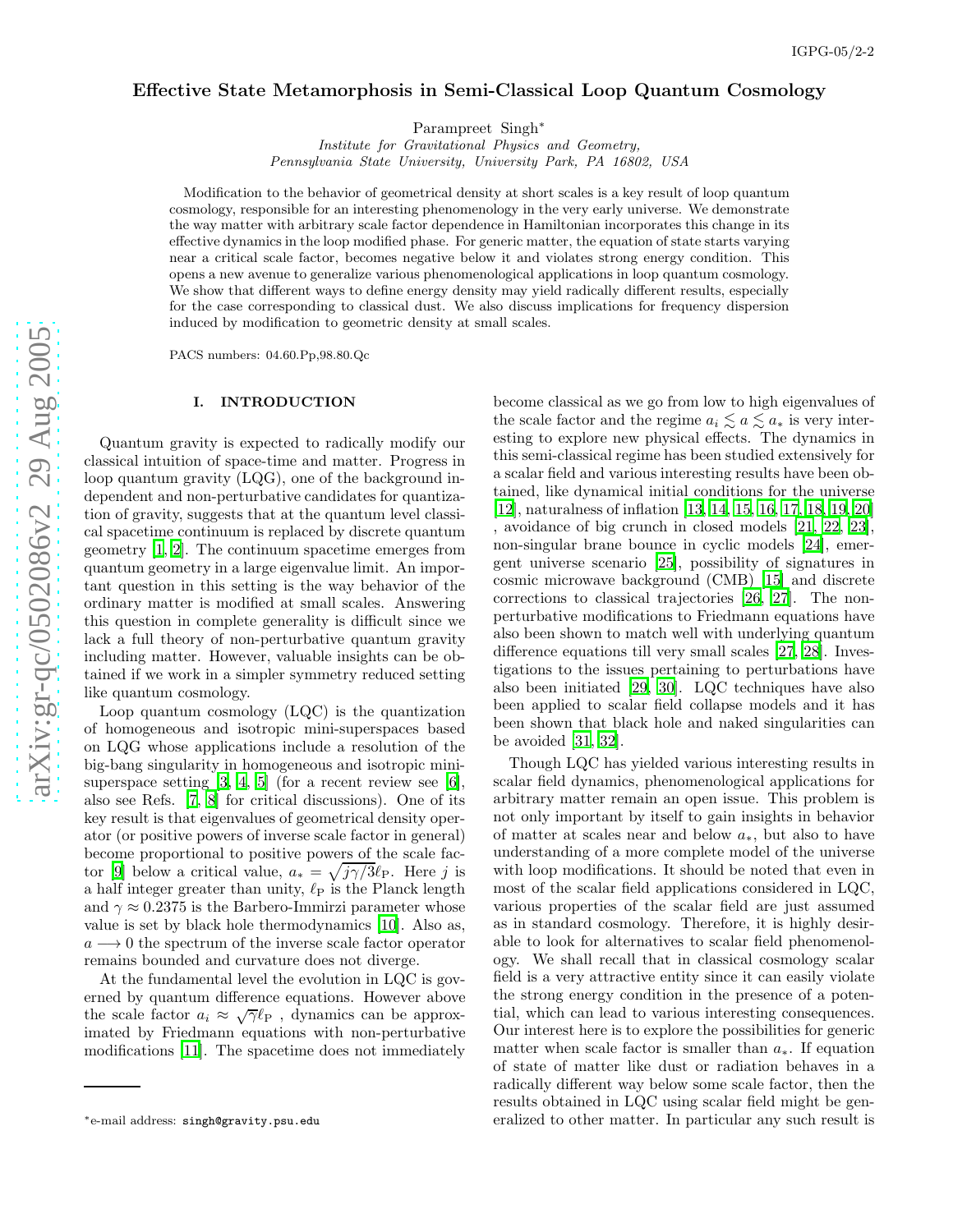particularly useful to study the last stages of a contracting universe or gravitational collapse scenarios in LQC. Further profound insights might be obtained for some phenomena in the very early universe, thus making the LQC phenomenology for generic matter very important.

Since we are working in a symmetry reduced framework, incorporating generic matter configurations is a difficult issue. This is due to the reason that various forms of matter in classical cosmology, like perfect fluids, are not as fundamental as the scalar field. Further, consistent analysis of perfect fluids at all scales (including discrete quantum regime) may require a full nonperturbative treatment of quantum gravity with matter. Since such a theory is still under development, our treatment here would be very phenomenological.

In classical cosmology matter coupling to gravity is identified via the stress-energy tensor of a perfect fluid or the energy density and pressure. Latter are related via the thermodynamic relation of equation of state and obey the conservation law derived from the adiabatic expansion of the universe (which is same as the divergence free property of stress-energy tensor). The conservation law provides us with the proportionality of energy density with the scale factor. Matter components with constant but different equation of states are proportional to different powers of the scale factor. Since we can not include such classical fluids in current treatment, we would investigate the modifications to Hamiltonian with suitable scale factor dependence such that the corresponding energy density at classical volumes  $(a \gg a_*)$  has the same behavior in scale factor as the energy density of a classical matter component like dust, radiation (or relativistic gas of particles) etc. In this way we can obtain insights on the way energy density for matter shall modify as we approach semi-classical scales. In Ref. [\[28](#page-9-18)], it was shown that inverse scale factor modification to energy density of matter behaving as classical dust is sufficient to mimic the underlying quantum dynamics to the scales of the order of  $a_i$ . Further at large volumes  $(a \gg a_*)$ , we recover back classical form of densities and standard dynamics. Thus, dynamical equations with modified energy density make a good effective theory to the fundamental quantum difference equations in the semi-classical domain and we can study the variation from classical behavior, like for the equation of state, in the effective description without referring to the underlying quantum dynamics. Our analysis would be based on this effective phenomenological picture.

We emphasize that we do not include perfect fluids in current framework of LQC but we investigate matter Hamiltonians whose energy density at classical scales mimic those of fluids like dust, radiation or stiff matter. We further assume as in Ref. [\[26\]](#page-9-16) that time scales of loop modified cosmological dynamics are large compared to those which establish thermodynamic equilibrium in matter processes such that notion of equation of state is well defined and conservation law can be used. It is possible that in deep quantum regime near  $a_i$ , above assumption may break down. In any case, in the full quantum zone our phenomenological picture would be invalid and thus insights gained from this work can be trusted only for scales not much below  $a_*$  with the latter chosen large enough compared to  $\ell_{\rm P}$ .

Our first result is to show that there are different ways to define energy density given a matter Hamiltonian, depending on whether we construct a corresponding quantum operator or not. This is also related to the way we can obtain the effective Friedmann equation in the semi-classical regime, either as an extension of the classical Friedmann equation or the semi-classical limit of the corresponding quantum construction. We demonstrate that the distinction between energy densities become important especially in the case for matter Hamiltonian independent of the scale factor. Phenomenologically this would correspond to the coupling resembling classical dust. This can have important consequences for the perturbations in the semi-classical regime. However, irrespective of the choice of definition of the energy density, we further show that equation of state shows variation from the behavior at classical volumes near and below a∗. This would effectively correspond to existence of a negative pressure by using the conservation law. Thus matter which couples with classical gravity as pressureless or positive pressure component, may transform into a negative pressure form at scales below a∗. Interestingly this is true even when the equation of state is constant in classical theory, thus giving an indication that equation of state may vary in semi-classical regime. As discussed earlier this can have profound implications for scales  $a \leq a_*$  with the possibility that matter like dust and radiation can provide a viable alternative to scalar field like in gravitational collapse scenarios [\[31](#page-9-21), [32\]](#page-9-22). This result is also important for multi-component models in semi-classical LQC. Our results are also immediately applicable to models with more than one scalar field where one of the scalar field behaves effectively as dust or radiation with a suitable choice of potential. Then the variation of equation of state to negative values for such matter component suggests that may be it is possible to successfully generalize previous results of LQC. We also show that for matter coupling corresponding to radiation, the frequency experiences dispersion at scales smaller than  $a_{\ast}$ . Interestingly, dispersion is similar to the results obtained earlier using trans-Planckian cut offs [\[33,](#page-9-23) [34\]](#page-9-24).

### II. MODIFIED DYNAMICS

The root of modification of dynamics in LQC can be traced back to the operator representing the quantum inverse scale factor. Since the scale factor in LQC has discrete eigenvalues including zero, one begins with an identity on the Ashtekar-Barbero phase space [\[35\]](#page-9-25). In terms of the basic phase space variables, connection  $c$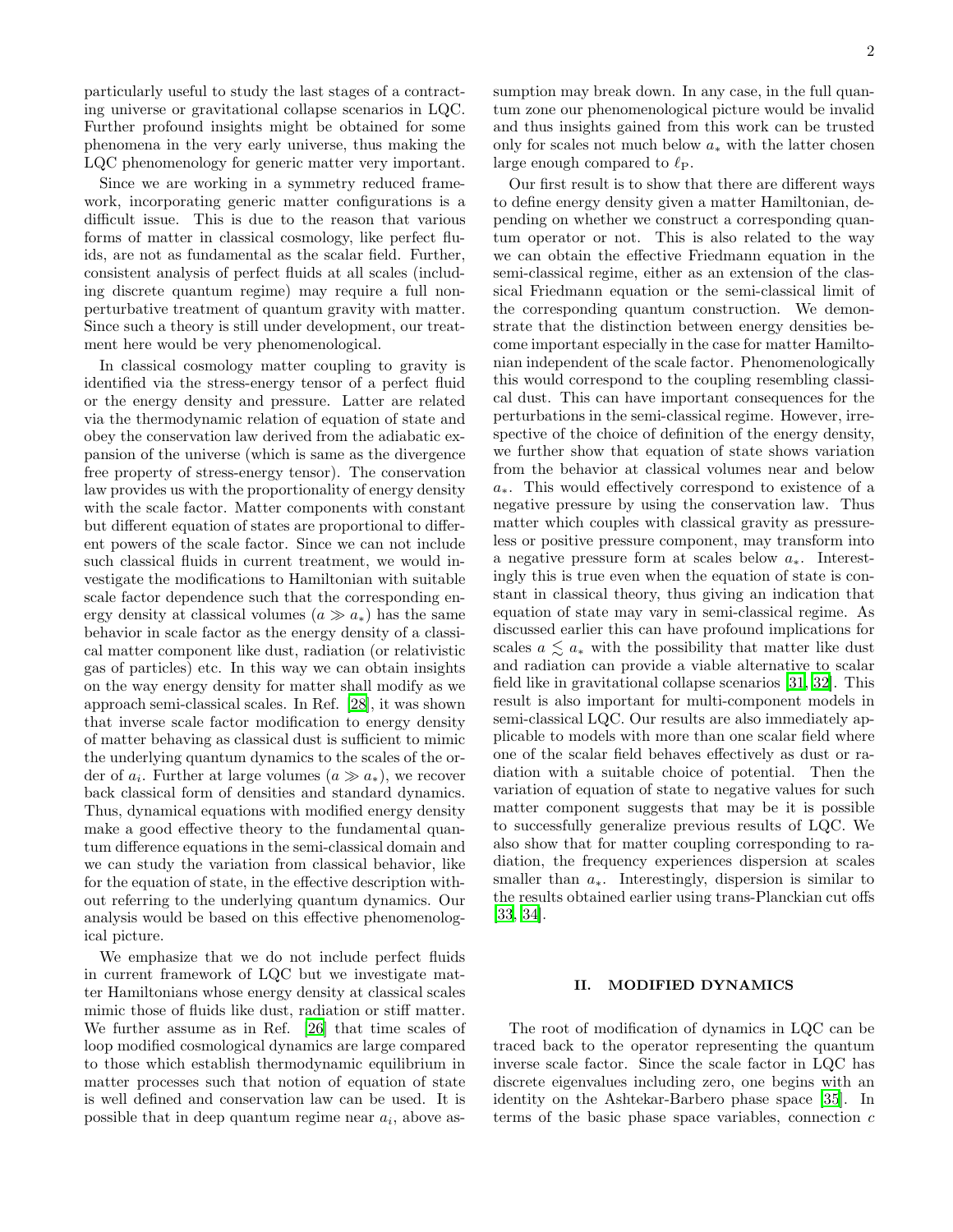and the triad  $p, a^{-1}$  is given by [\[36\]](#page-9-26)

<span id="page-3-2"></span>
$$
a^{-1} = \left[\frac{3}{8\pi G\gamma l} \left\{c, |p|^l\right\}\right]^{1/(2-2l)}\tag{1}
$$

where  $l$  is a quantum ambiguity parameter with  $0 < l <$ 1. The triad p is related to the scale factor a via  $|p| = a^2$ and on classical solutions (of general relativity)  $c$  is given by  $c = (k - \gamma \dot{a})/2$ , k being curvature index which we take to be zero in this work. We can then quantize this identity and obtain the eigenvalues of inverse scale factor. It turns out that the eigenvalue spectrum is bounded on the entire Hilbert space and evolution through  $a = 0$  is non-singular [\[3](#page-8-2), [4,](#page-8-3) [5\]](#page-8-4). The eigenvalues of  $(1/a)$  below a∗ become proportional to the positive powers of scale factor and are not inverse of those of  $\hat{a}$ .

The geometrical density operator  $(\hat{1}/a^3)$  can be similarly constructed and its eigenvalues for large  $j$  are approximated as [\[13\]](#page-9-3)

$$
d_{j,l}(a) = D_l(q) a^{-3}, \quad q := a^2/a_*^2, \quad a_* := \sqrt{j\gamma/3} \ell_{\rm P} \quad (2)
$$

where

<span id="page-3-4"></span>
$$
D_l(q) = \left\{ \frac{3}{2l} q^{1-l} \left[ \frac{1}{2+l} \left( (q+1)^{l+2} - |q-1|^{l+2} \right) \right] \right\}^{(3)}
$$

$$
- \frac{q}{1+l} \left( (q+1)^{l+1} - \text{sgn}(q-1) |q-1|^{l+1} \right) \right\}^{\frac{3}{(2-2l)}}
$$

.

Radical modifications to the behavior of geometrical density become obvious if  $a \ll a_*$  when

<span id="page-3-1"></span>
$$
d_{j,l}(a) \approx \left(\frac{3}{1+l}\right)^{3/(2-2l)} \left(\frac{a}{a_*}\right)^{3(2-l)/(1-l)} a^{-3} \quad (4)
$$

At classical scales  $a \gg a_*, d_{j,l} \approx a^{-3}$  and we recover back the classical description.

For a matter specified by Hamiltonian  $\mathcal{H}_M$ , dynamics can be obtained from total Hamiltonian constraint which on quantization leads to the following difference equation  $\vert 5 \vert$ 

$$
(V_{\mu+5\mu_0} - V_{\mu+3\mu_0}) \psi_{\mu+4\mu_0} - 2(V_{\mu+\mu_0} - V_{\mu-\mu_0}) \psi_{\mu} (5)
$$

+ 
$$
(V_{\mu-3\mu_0} - V_{\mu-5\mu_0}) \psi_{\mu-4\mu_0} = -\frac{8\pi G}{3} \gamma^3 \ell_{\rm P}^2 \hat{\mathcal{H}}_M(\mu) \psi_{\mu}
$$

<span id="page-3-3"></span>where  $V_{\mu}$  are eigenvalues of volume operator and are related to eigenvalues ( $\mu$ ) of triad as  $V_{\mu} = (\gamma |\mu|/6)^{3/2} \ell_P^3$ . In the semi-classical limit it can be shown that above equation can be approximated by the following differential equation [\[11](#page-9-1), [13](#page-9-3)]

$$
-3\,\dot{a}^2\,a + 8\,\pi\,GE_M(a,\phi) = 0\;.
$$
 (6)

Here  $E_M(a, \phi)$  are eigenvalues of matter Hamiltonian operator, assumed to correspond to a matter field  $\phi$ . It is important to note that if  $\mathcal{H}_M$  depends on the inverse scale factor, then  $E_M(a, \phi)$  inherits the modifications to

the eigenvalues of  $(1/a)$  upon quantization. Thus, dynamics in the semi-classical regime is distinct from its classical counterpart [\[37](#page-9-27)]. A useful example is the case of a massive scalar field whose classical Hamiltonian

$$
\mathcal{H}_M = \frac{1}{a^3} \frac{p_\phi^2}{2} + a^3 V(\phi) \tag{7}
$$

<span id="page-3-5"></span>on loop quantization yields modified eigenvalues as [\[13](#page-9-3), [14,](#page-9-4) [15](#page-9-5)]

$$
E_M(a,\phi) = d_{j,l}(a)\frac{p_{\phi}^2}{2} + a^3 V(\phi) . \tag{8}
$$

<span id="page-3-0"></span>Dynamics in this case is then completely determined by further using the modified Klein-Gordon equation [\[13](#page-9-3), [14,](#page-9-4) [15](#page-9-5)]

$$
\ddot{\phi} + \left(3\frac{\dot{a}}{a} - \frac{\dot{D}_l(q)}{D_l(q)}\right)\dot{\phi} + D_l(q)V_{,\phi}(\phi) = 0 , \qquad (9)
$$

(3) [\(9\)](#page-3-0) can be approximated as where we have used the Hamilton's equations  $\dot{\phi}$  =  $d_{j,l}(a)p_{\phi}$  and  $p_{\phi} = -a^3 V_{,\phi}(\phi)$ . In the regime  $a \lesssim a_*,$  $D_l(q) \ll 1$  and the modified dynamics becomes independent of the potential. Also, the Klein-Gordon equation

$$
\ddot{\phi} - 3\left[\frac{2-l}{1-l} - 1\right] \frac{\dot{a}}{a} \dot{\phi} \approx 0 \tag{10}
$$

where we have used eq.[\(4\)](#page-3-1). Since  $0 < l < 1$  the coefficient of  $\dot{\phi}$  in eq.[\(9\)](#page-3-0) changes sign compared to its classical value and the scalar field experiences anti-friction (friction) instead of friction (anti-friction) for an expanding (contracting) universe. Such a peculiar change is responsible for various interesting physical effects for example super-inflation [\[13](#page-9-3), [14,](#page-9-4) [15,](#page-9-5) [16](#page-9-6), [17,](#page-9-7) [18,](#page-9-8) [19](#page-9-9), [20\]](#page-9-10), avoidance of big crunch [\[21,](#page-9-11) [22,](#page-9-12) [23](#page-9-13)] and resolution of black hole and naked singularities with possible observable signatures [\[31,](#page-9-21) [32\]](#page-9-22).

Let us now determine the modifications to the energy density. In classical theory once we know  $E_{M_{\rm cl}}(a, \phi)$ , it is straightforward to evaluate classical energy density which is defined as  $\rho_{\text{cl}} = E_{M_{\text{cl}}}(a, \phi)/a^3$ . Since geometric density is modified in the semi-classical regime, the notion of energy density becomes subtle. To obtain the semi-classical density one way is to define a density operator  $\widehat{\rho}_q = \widehat{\mathcal{H}_M/a^3}$  and then take the semi-classical limit. Another way is to define semi-classical density as the ratio of modified energy density to the volume i.e.  $\rho_{\rm sc} = E_M(a, \phi)/a^3$  (where  $E_M(a, \phi)$  includes the appropriate modifications to inverse scale factor) [\[13\]](#page-9-3). Note that since we so far lack the understanding of physical inner product in LQC, these definitions are considered with the caveat that they may not correspond to the expectation values taken with respect to physical semiclassical states. It may turn out that energy density obtained via expectation values is different than  $\rho_{\rm g}$  or  $\rho_{\rm sc}$ , which may require further analysis of results presented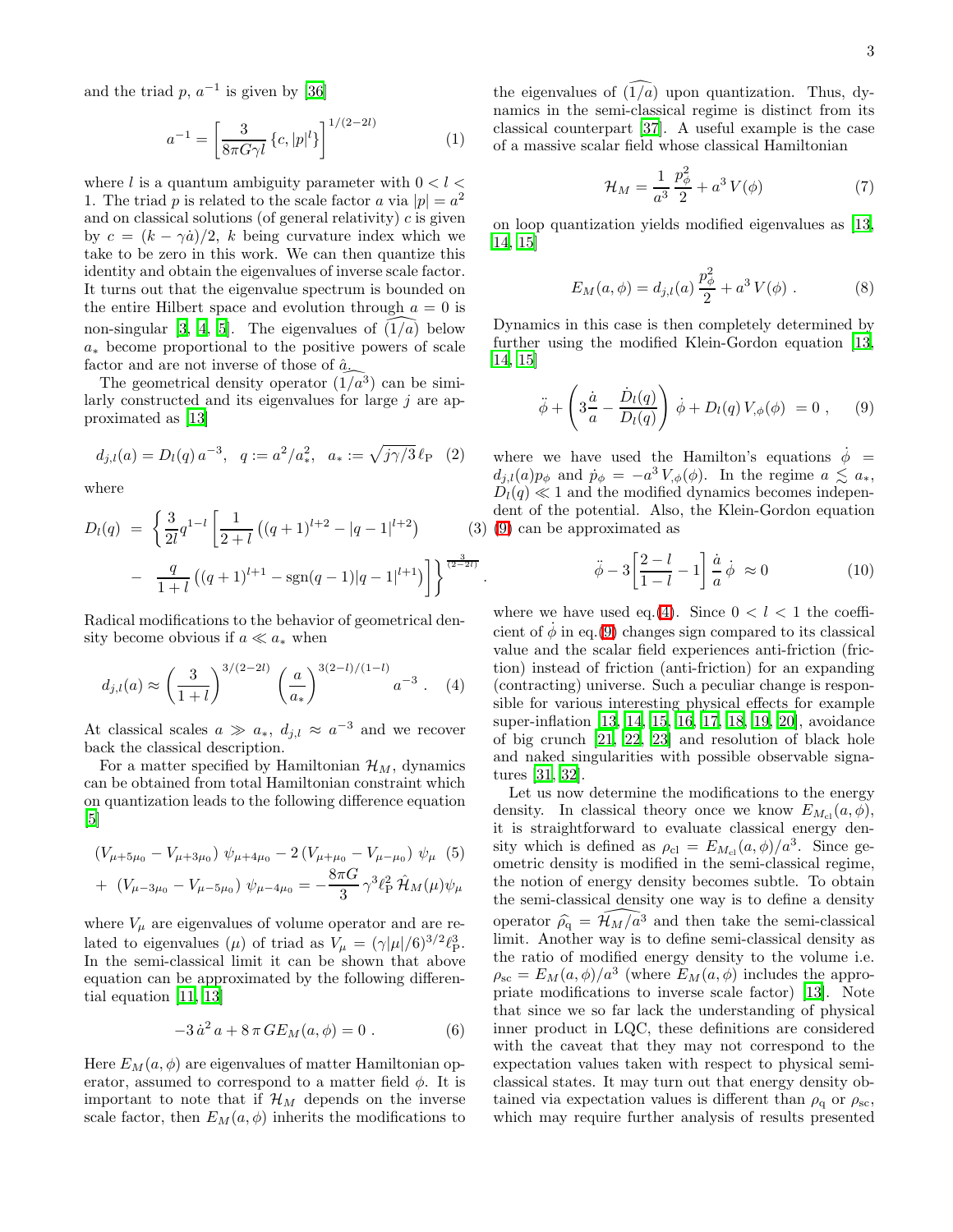here. There are other possible quantization ambiguities in defining energy density, like we can classically write  $a^{-3} = a^{-3\beta} a^{3(\beta-1)}$  for  $\beta > 0$ , quantize it and obtain the energy density which would now depend on  $\beta$ . Note that all such quantization ambiguities lead to same classical energy density and in a quantum theory a choice has to be made, either on the ground of natural value of parameter  $\beta$  (which would be  $\beta = 1$ ) or the connection with full theory of LOG. The origin of such an ambiguity parameter is similar to the parameter  $l$  which is present in eq.[\(1\)](#page-3-2) and is discussed in detail in Ref. [\[16](#page-9-6)] where it was shown that it is the natural choice of parameter which may arise from LQG. This augurs well with the general expectation that natural values of such quantization ambiguity parameters would be favored by the full theory of LQG. We would focus our discussion on the natural value of the  $\beta$  parameter and discuss the implications for other possible values in the concluding section. It would turn out that physics and conclusions of this work are very robust to arbitrary choices of  $\beta$ .

<span id="page-4-0"></span>The eigenvalues for  $\hat{\rho}_q$  can be obtained in the way described above for  $\widehat{\mathcal{H}}_M$  and  $\widehat{1/a^3}$  and they are

$$
\rho_{\mathbf{q}} = d_{j,l}(a) E_M(a, \phi) = D_l(q) a^{-3} E_M(a, \phi) = D_l(q) \rho_{\rm sc}.
$$
\n(11)

For  $a \leq a_*, D_l(q) \leq 1$  implies  $\rho_q \leq \rho_{sc}$ . It is to be noted that  $\rho_q$  incorporates modifications both in energy and geometric density eigenvalues, whereas  $\rho_{\rm sc}$  does not receive any contribution from modifications in behavior of  $1/a<sup>3</sup>$ . Though dynamics does not depend on the choice of the density, there are important distinguishing features which we discuss in next section.

Modifications to energy and density eigenvalues of matter Hamiltonians with arbitrary scale factor dependence can be determined in a similar way. In the semiclassical regime, at the effective level, we shall first replace the inverse scale factors in Hamiltonian with the appropriate powers of  $d_{j,l}$  and then obtain energy density  $\rho_{q}$  (or  $\rho_{sc}$ ). For example, if  $\mathcal{H}_{M}$  is independent of the scale factor then its energy eigenvalues would not get modified for scales less than  $a_*$ . The energy density defined via  $\rho_{\rm q}$  is modified. At classical scales energy density becomes proportional to  $a^{-3}$ . Thus, this form of matter coupling would resemble that of dust at large volumes. Similarly, the Hamiltonian whose energy density would classically couple as that of radiation is  $\mathcal{H}_M(a) \propto 1/a$ . The energy eigenvalues in this case get modified below a∗, which is equivalent to modification to behavior of frequency at small volumes (see Ref. [\[30](#page-9-20)] for a similar discussion).

The semi-classical dynamics can be obtained directly from the Hamiltonian constraint eq.[\(6\)](#page-3-3) and since the latter does not depend on  $\rho_{q}$  or  $\rho_{sc}$ , the trajectories like  $a(t)$  would be identical for both choices of energy density. However, if instead of using Hamiltonian constraint we wish to use effective Friedmann equation to determine dynamics then there are some subtleties. One way to obtain the effective Friedmann equation is as done classically, that is dividing the Hamiltonian constraint by  $a^3$ . This yields the gravitational energy density as  $\dot{a}^2/a^2$ which is identified with the square of the classical Hubble rate  $(H_{\rm cl} := \dot{a}/a)$  and is equal to the classical matter energy density (up to numerical factor of  $8\pi G/3$ ). With this algorithm, the division of eq.[\(6\)](#page-3-3) by  $a^3$  yields the modified Friedmann equation with unmodified gravitational energy density, and thus effective Hubble rate which is same as the classical one, i.e.  $H_{\rm sc}^2 = H_{\rm cl}^2 := \dot{a}^2/a^2$ , and is proportional to  $\rho_{\rm sc}$ .

An alternative method to obtain semi-classical effective Friedmann equation is to first quantize the classical Friedmann equation and then obtain its semi-classical limit [\[38](#page-9-28)]. As explained for the construction of  $\hat{\rho}_{\alpha}$ , this method would imply that the modified Friedmann equation in the regime  $a \lesssim a_*$  is given by  $d_{j,l}$  multiplied with eq.(6). This means that the gravitational energy density also gets modified below  $a_*$  and is given by  $D_l \dot{a}^2/a^2$ . That is the effective Hubble rate in semi-classical regime is given by  $H_{\rm q} := D_l^{1/2} H_{\rm sc} = D_l^{1/2}$  $\int_l^{1/2} \dot{a}/a$ , whose square is proportional to the energy density  $\rho_{q}$ . For  $a > a_{*}$ , both  $H_{\mathrm{q}}$  and  $\rho_{\mathrm{q}}$  approach  $H_{\mathrm{cl}}$  and  $\rho_{\mathrm{cl}}$  respectively, and the classical dynamics is recovered. Interestingly the modified Friedmann equation for  $H<sub>q</sub>$  can be further divided by  $D_l$  to obtain a  $\dot{a}^2/a^2$  equation which resembles the modified Friedmann equation obtained from the first method, however that does not imply that either  $\dot{a}^2/a^2$  or  $\rho_{\rm sc}$  can be identified with the actual gravitational and matter energy densities  $(D_l \dot{a}^2/a^2 \text{ and } \rho_q)$ .

The point to note is that different gravitational and matter densities appear in modified Friedmann equation depending on the way latter is obtained, either by extending classical theory to semi-classical regime which leads to an unmodified Hubble rate or taking the semi-classical limit of the quantum theory which modifies classical Hubble rate to  $H_q$ . As we mentioned above, these differences (or ambiguities to obtain effective Friedmann equation) do not affect dynamical trajectories and the phenomenological applications like inflation and bounces in LQC are robust to such ambiguities. However they do lead to different effective Hubble rates and energy densities in the semi-classical regime  $a \lesssim a_*$ . This can be important for example in the investigations of constraints on the value of loop parameters to yield viable initial conditions for conventional inflation [\[16](#page-9-6)]. We recall that in Ref. [\[16\]](#page-9-6),  $H_{\rm sc}^{-1} > \sqrt{\gamma} \ell_{\rm P}$  was used to obtain constraint on parameter  $j$ . The phenomenological constraint on  $j$  is thus expected to change if instead we use  $H<sub>q</sub>$ . Further, in Ref. [\[27\]](#page-9-17) estimates on the scale below which discrete quantum geometry corrections become significant to the dynamics have been obtained. This scale which is related to a critical density obtained using  $\rho_{\rm sc}$  may also be affected if we use  $\rho_{q}$ . These issues will important for future investigations in this direction.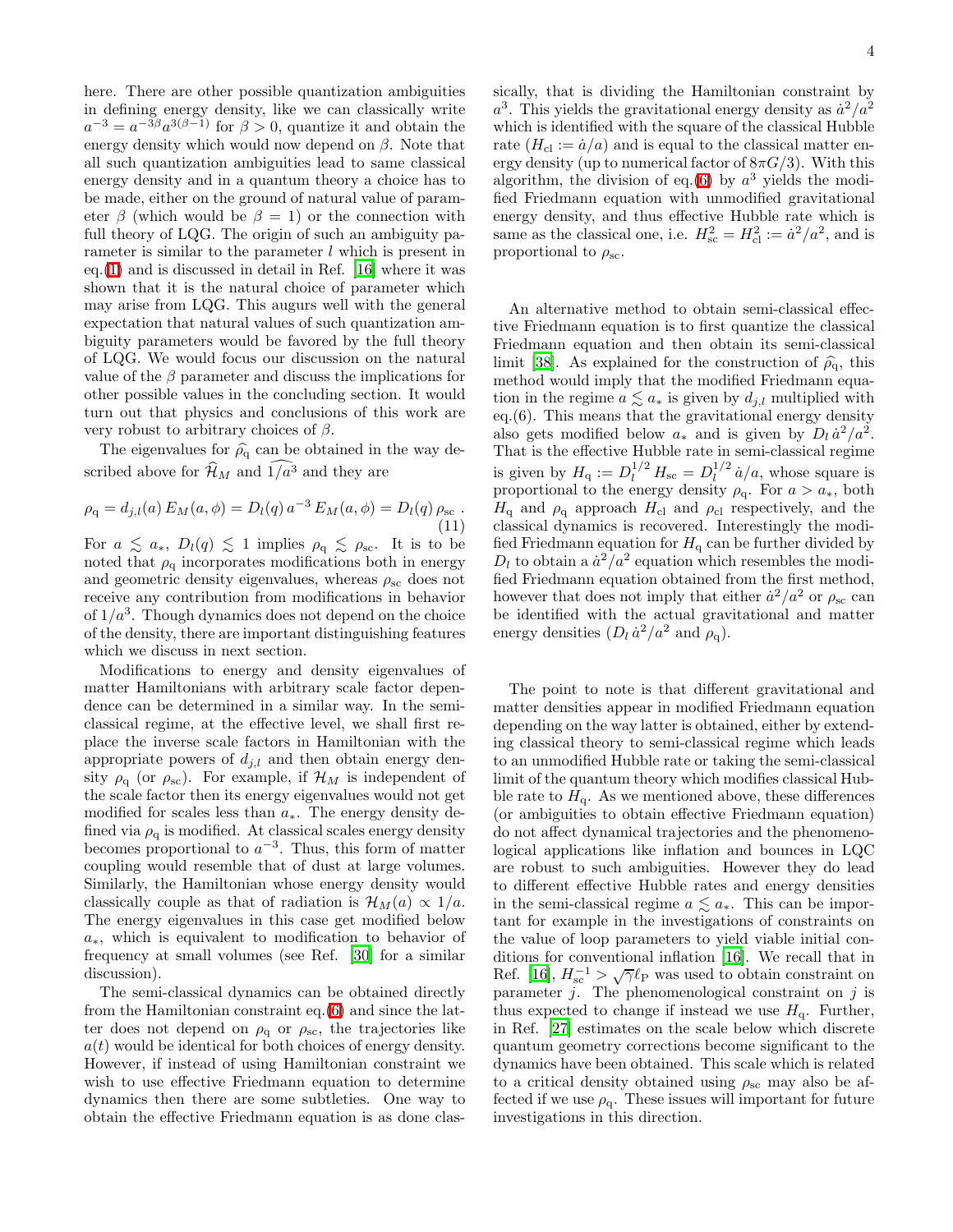#### III. VARIATION OF EQUATION OF STATE

Given classical matter with a constant equation of state  $(w_{\text{cl}})$ , matter density evolves as

<span id="page-5-0"></span>
$$
\rho_{\rm cl} = \rho_0 \, a^{-3(1+w_{\rm cl})} \tag{12}
$$

where  $\rho_0$  is a constant. At the effective phenomenological level the modifications to energy density of matter as for  $\rho_{\rm q}$  corresponds to replacing inverse powers of a in eq.[\(12\)](#page-5-0) with appropriate powers of  $d_{j,l}$ . Thus

$$
\rho_{\rm q} = \rho_0 \, d_{j,l}^{\ (1+w_{\rm cl})} = D_l^{(1+w_{\rm cl})} \, \rho_{\rm cl} \ . \tag{13}
$$

Further, on using eq.[\(11\)](#page-4-0) we obtain

$$
\rho_{\rm sc} = D_l^{-1} \rho_{\rm q} = D_l^{w_{\rm cl}} \rho_{\rm cl} \ . \tag{14}
$$

Hence both prescriptions ( $\rho_{q}$  and  $\rho_{sc}$ ) to obtain semiclassical density lead to the modifications from classical density. The energy conservation law obeyed by matter immediately ensures that pressure must change to accommodate any modification in energy density. The rate of change of energy density  $\rho_q$  with respect to the scale factor is

$$
a \frac{d}{da}\rho_{\mathbf{q}} = (1 + w_{\mathbf{cl}}) \rho_{\mathbf{q}} \left[ \frac{d \ln D_l}{d \ln a} - 3 \right]. \tag{15}
$$

Using this in energy conservation equation

<span id="page-5-2"></span>
$$
a\frac{d}{da}\rho = -3(\rho + p) \tag{16}
$$

we easily obtain the expression for modified pressure  $p_{\alpha}$ ,

$$
p_{\rm q} = w_{\rm cl} \,\rho_{\rm q} - (1 + w_{\rm cl}) \, \frac{d \ln D_l}{d \ln a} \frac{\rho_{\rm q}}{3} \tag{17}
$$

<span id="page-5-3"></span>which leads to an effective equation of state  $(w_{q})$  defined as the ratio  $p_{q}/\rho_{q}$ ,

$$
w_{\rm q} = \left[ w_{\rm cl} - \frac{(1 + w_{\rm cl})}{3} \frac{d \ln D_l}{d \ln a} \right].
$$
 (18)

Similar derivation can be done by starting from energy density  $\rho_{\rm sc}$  and the resulting effective equation of state  $w_{\rm sc} = p_{\rm sc}/\rho_{\rm sc}$  is

$$
w_{\rm sc} = w_{\rm cl} \left[ 1 - \frac{1}{3} \frac{d \ln D_l}{d \ln a} \right]. \tag{19}
$$

At classical scales  $a \gg a_*, D_l(q) = 1.$  However at scales near and below  $a_*, D_l(q)$  starts varying and becomes much smaller than unity. This leads to the variation of equation of state for matter for  $a \lesssim a_*$ . If our phenomenological picture is allowed to be trusted even for scales  $a \sim a_i$ , then fixing the parameter l to its natural value of  $3/4$  [\[16](#page-9-6)], it is straightforward to see from



<span id="page-5-1"></span>FIG. 1: Behavior of effective equation of state for matter whose energy density at classical volumes has the behavior of that of stiff matter. The solid curve shows  $w_q$  and dashed curve shows  $w_{\rm sc}$ . Parameters are  $j = 100$  and  $l = 3/4$ . Same variation holds for a massive scalar field (for details see text).

eq.[\(4\)](#page-3-4) that for  $a \sim a_i \approx \sqrt{\gamma} \ell_{\rm P}$ ,  $d \ln D_{3/4}/d \ln a \approx 15$  and thus

$$
w_{\rm q} \approx -4w_{\rm cl} - 5\tag{20}
$$

and

$$
w_{\rm sc} \approx -4w_{\rm cl} \ . \tag{21}
$$

As discussed earlier we do not expect this behavior to be valid at scales so close to Planck length, however we do expect that for scales close to  $a_*$ , equation of state would start varying even if it is constant for  $a \gg a_*$ . We illustrate this with examples of matter Hamiltonians of the form  $C_1/a^3$ ,  $C_2/a$  and  $C_3$  where  $C_i$  are some constants. Since the energy density of these Hamiltonians resemble that of stiff matter, radiation and dust respectively in scale factor dependence at classical volumes, we would refer to examples with this correspondence. We would also review the case of massive scalar field and study the effect of using  $\rho_{q}$  instead of  $\rho_{sc}$  as done earlier [\[13,](#page-9-3) [15,](#page-9-5) [16,](#page-9-6) [17,](#page-9-7) [19\]](#page-9-9).

Stiff Matter: For matter Hamiltonian which is of the form  $C_1/a^3$ , both  $\rho_q$  and  $\rho_{sc}$  approach  $\rho_{c} \propto a^{-6}$  as for stiff matter at scales  $a \gg a_*$ . As expected the equation of state  $w_q$  or  $w_{\rm sc}$  are equal to unity at large volumes. However, for scales  $a \sim a_*$ , it starts varying and becomes negative for  $a < a_*$ . The increase in equation of state from its classical value for a small domain near  $a_*$  is due to the corresponding peak in  $D_l(q)$  for  $a \sim a_*$ . The variation of effective equation of state is shown in Fig. [1.](#page-5-1) As can be seen, the equation of state quickly becomes less than  $-1/3$  after the peak at  $a \sim a_*$ , that is it violates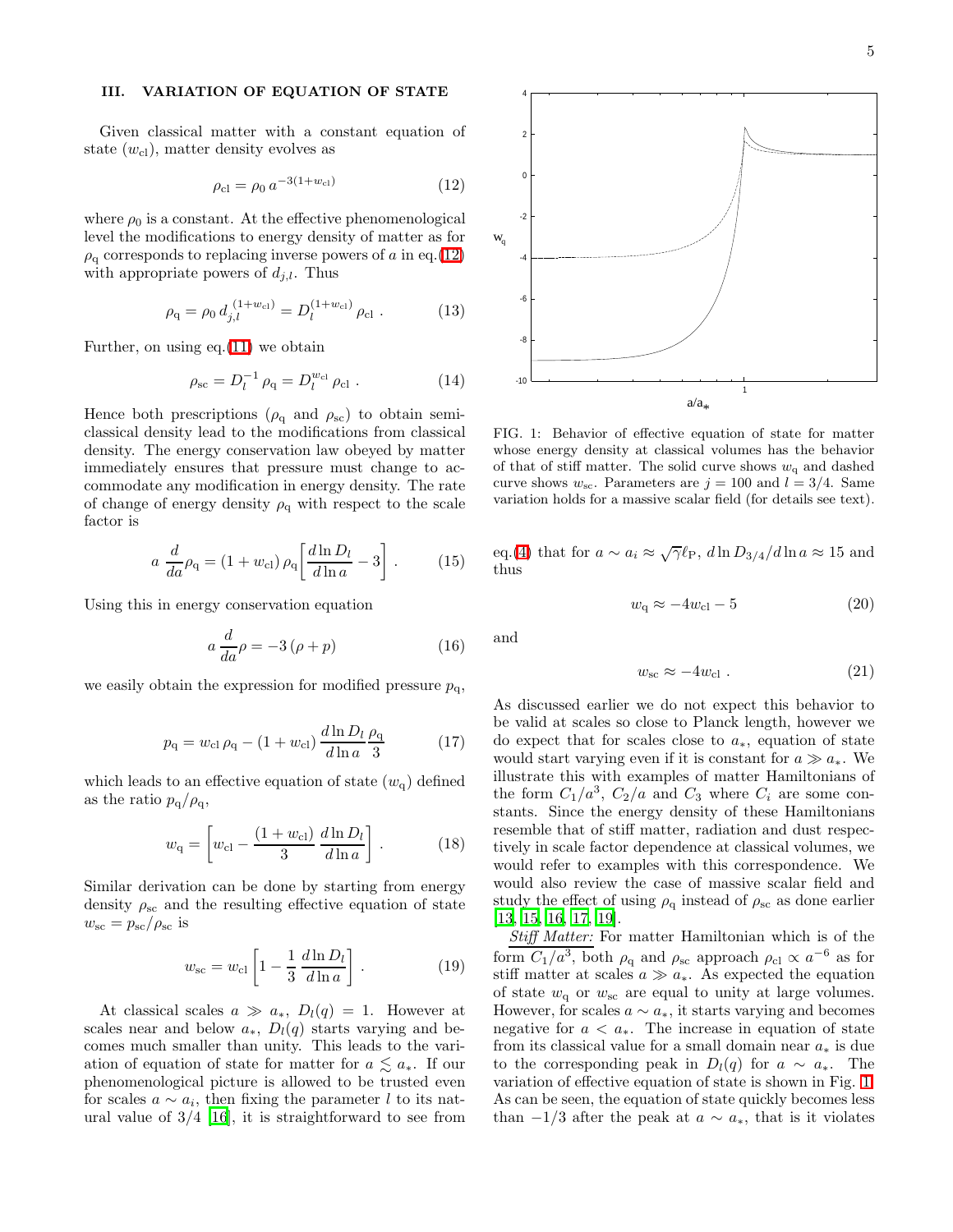

<span id="page-6-0"></span>FIG. 2: Evolution of frequency  $\omega$  (solid curve) with k. We choose quantum gravity parameters as  $l = 3/4$  and  $j = 100$ . Behavior for other choices is similar. Classical curve denoted by III is not modified at any value of scale factor. The curves I,IV and II are obtained respectively in Ref.[\[34](#page-9-24)] and Ref.[\[33](#page-9-23)] by cutoffs to dispersion relation at short scales. Quantum gravity naturally produces a modification to frequency at short scales without introduction of any cutoff.

strong energy condition. It also becomes less than −1 for values of scale factor which are of the order of  $0.8a_*$ , thus violating weak energy condition. This behavior is independent of choice of loop quantum parameters and suggests that matter with a constant stiff equation of state at classical volumes may transform effectively into a form with an equation of state which is negative. Though of little validity for our phenomenological picture we see that for  $a \sim a_i$ ,  $w_q \approx -9$  and  $w_{\rm sc} \approx -4$ .

Radiation: Matter Hamiltonians which are proportional to inverse scale factor lead to energy density of the form of radiation at classical volumes. The Hamiltonian gets modified by  $d_{j,l}^{1/3}$  in the semi-classical regime. Effectively, it implies that frequency corresponding to classical radiation component gets modified from the standard behavior below  $a_{\ast}$ . In this case classically we have  $E_{M_{\rm cl}} = E_0 a_0/a$  (with  $E_0$  and  $a_0$  being constants) which gets modified to  $E_M = d_{j,l}^{1/3} a_0 E_0 = D_l^{1/3}$  $l_1^{1/3}a^{-1}a_0E_0$ . Thus for  $a \leq a_{*}$ ,  $E_M$  would become proportional to positive powers of scale factor. Since for radiation  $E_M$  is linearly related to frequency via Planck law, this modification implies a change in behavior of frequency at scales below  $a_*$ which would be given by  $\omega = \omega_0 a_0 d_{j,l}^{1/3} = \omega_0 a_0 D_l^{1/3}$  $l^{1/3}a^{-1}.$ Modifications to the behavior of frequency at short scales have been expected and desired from quantum gravity models. However, most of the times these are introduced by introduction of a short scale cut off [\[33,](#page-9-23) [34](#page-9-24)]. Here we see that such a cut off is provided by the scale below which behavior of density changes. We have plotted the



<span id="page-6-1"></span>FIG. 3: Evolution of  $w_q$  (solid curve) and  $w_{sc}$  (dashed curve) for  $\mathcal{H}_M \propto a^{-1}$  with loop parameters as in Fig. [1.](#page-5-1) If phenomenological picture is valid till  $a \sim a_i$ , matter which couples to gravity at classical volumes as radiation transforms into one with super-negative pressure. Inset shows the variation of  $D_l(q)$  with its peak at  $a \sim a_*$ .

behavior of  $\omega$  with  $k = 2\pi/\lambda$  in Fig. [2.](#page-6-0) As can be seen, the modification to frequency is similar to those expected earlier and inspires further investigations to understand modification to dispersion relation using quantum gravity models as we have done here. These issues will be addressed elsewhere.

The equation of state for matter coupling like radiation via  $\rho_{q}$  construction becomes

$$
w_{\mathbf{q}} = \frac{1}{3} - \frac{4}{9} \frac{d \ln D_l}{d \ln a} \,. \tag{22}
$$

At classical scales,  $D_l(q) = 1$  and thus  $w_q = w_{\rm sc} = 1/3$ . However for scales less than  $a_*$ ,  $D_l(q)$  starts varying which leads to variation of  $w_q$  and  $w_{sc}$ . In Fig. [3,](#page-6-1) we have shown the evolution of  $w_q$  and  $w_{\rm sc}$  with scale factor. Inset shows evolution of  $D_l(q)$  with its peak at  $a \sim a_*$ . As in the the case of stiff matter, the variation in  $w_q$  is more rapid than  $w_{\rm sc}$ . Though both variations suggest that strong and weak energy conditions are violated for scales near  $a_*,$  these violations occur at slightly larger scale factors for  $w_{\rm q}$  than for  $w_{\rm sc}$ .

**Dust:** Hamiltonian which is independent of the scale factor does not receive any modifications due to  $d_{i,l}$  for scales less than  $a_*$ . The energy density  $\rho_{sc}$  is equal to  $\rho_{\rm cl}$  at all scales and thus diverges for small scale factors. However, on using density operator we obtain  $\rho_{q} = D_{l} \rho_{cl}$ and

$$
w_{\mathbf{q}} = -\frac{1}{3} \frac{d \ln D_l}{d \ln a}.
$$
\n(23)

We have shown the variation of effective equation of state in Fig. [4.](#page-7-0) As for the case of stiff matter and radiation,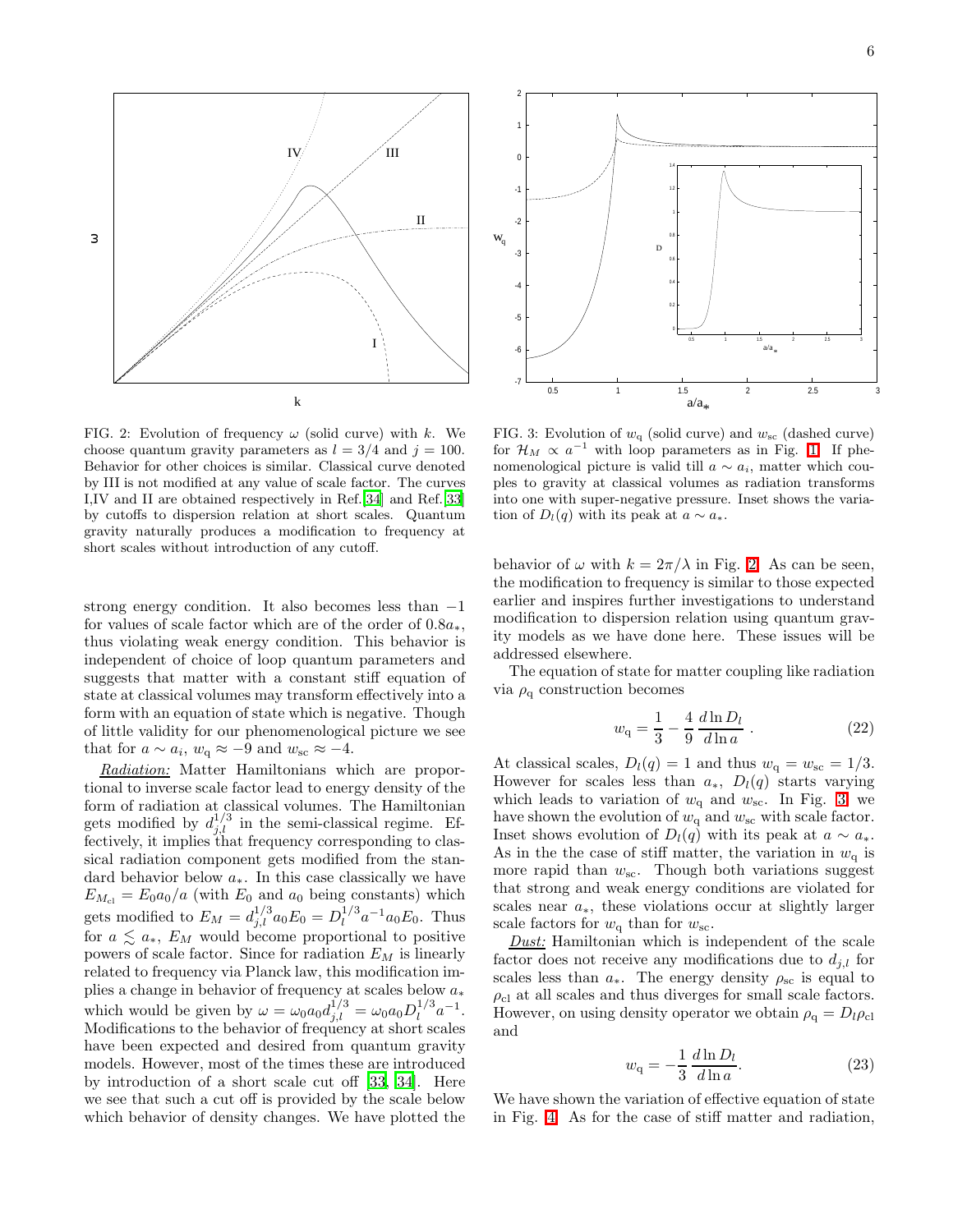$w_q$  varies for  $a \sim a_*$  and becomes negative below the critical scale factor. It also violates weak energy condition for  $a \sim 0.9a_*$ . On the other hand  $w_{\rm sc}$  remains constant (equal to zero) all through the period of evolution. The differences between  $\rho_{q}$  and  $\rho_{sc}$  become very evident in this case. As  $a \longrightarrow 0$ ,  $\rho_{\rm sc}$  blows up whereas  $\rho_{\rm q}$  remains finite. It is important to note that in  $\rho_{q}$  effects of geometric density regulate the diverging energy density at small scale factors.

Massive Scalar Field: The case of massive scalar field has been studied in detail in LQC [\[13](#page-9-3), [14,](#page-9-4) [15](#page-9-5), [16,](#page-9-6) [17](#page-9-7), [18,](#page-9-8) [19,](#page-9-9) [20,](#page-9-10) [21](#page-9-11), [22,](#page-9-12) [23](#page-9-13), [24,](#page-9-14) [25,](#page-9-15) [26](#page-9-16), [29,](#page-9-19) [30](#page-9-20)]. The period of super-acceleration in the regime  $a \lesssim a_*$  plays a dominant role in most of the interesting effects like setting up right conditions for inflation or preventing singularities. This phenomena also indicate that effective equation of state becomes less than -1 and thus weak energy condition is violated. The energy density of a massive scalar field  $\phi$ with potential  $V(\phi)$  via density operator construction is given by

$$
\rho_{\mathbf{q}} = d_{j,l} E_M(a, \phi) = \frac{\dot{\phi}^2}{2} + D_l(q) V(\phi) \tag{24}
$$

where we have used eqs. $(11)$  and  $(8)$ . The expression for effective pressure can be obtained by using eq.[\(16\)](#page-5-2) and Klein-Gordon equation  $(eq.(9))$  $(eq.(9))$  $(eq.(9))$ . It turns out to be

$$
p_{\mathbf{q}} = \left[1 - \frac{2}{3} \frac{d \ln D_l}{d \ln a}\right] \frac{\dot{\phi}^2}{2} - D_l(q) V(\phi) - \frac{1}{3} \frac{d \ln D_l}{d \ln a} V(\phi)
$$
\n(25)

and thus effective equation of state can be obtained by using  $w_q = p_q/\rho_q$ . It shall be noted that effective negative pressure obtained from  $\rho_{q}$  is much stronger than that obtained from  $\rho_{\rm sc}$  leading to [\[13](#page-9-3), [17\]](#page-9-7)

$$
w_{\rm sc} = -1 + \frac{2\dot{\phi}^2}{\dot{\phi}^2 + 2D_l(q)V(\phi)} \left[ 1 - \frac{1}{6} \frac{d\ln D_l}{d\ln a} \right].
$$
 (26)

Since  $D_l(q) \ll 1$  for  $a \ll a_*$ , the potential terms become negligible compared to kinetic terms and it is easy to verify that both  $w_q$  and  $w_{sc}$  behave in the same way as for stiff matter. The variation of equation of state and the super-negative pressure are thus as shown in Fig. [1.](#page-5-1) It is important to note that use of  $\rho_q$  leads to stronger violation of energy conditions than  $\rho_{\rm sc}$ . As we discussed in the previous section this issue might be linked to the problem of stability of perturbations in the regime  $a \leq$  $a_*$  [\[30\]](#page-9-20). Hence choice of  $\rho_q$  or  $\rho_{sc}$  is bound to play an important role in obtaining viable density perturbations in loop quantum modified regime. We would leave such an investigation for future work.

### IV. CONCLUSIONS

Working in the semi-classical limit of LQC we have studied the behavior of matter Hamiltonians with arbitrary scale factor dependence, in particular those whose



<span id="page-7-0"></span>FIG. 4: Variation of effective equation of state for matter satisfying  $w_{\text{cl}} = 0$  in the classical regime. Solid curve depicts  $w_{\rm q}$  and dashed curve shows  $w_{\rm sc}$ . Parameters are same as in Fig. [1.](#page-5-1) Inset shows evolution of  $\rho<sub>q</sub>$  with scale factor which is well regulated as  $a \rightarrow 0$  whereas the energy density without  $d_{j,l}$  modification blows up (shown by dashed curve).

energy density scales as that of dust, radiation and stiff matter at classical volumes. Through our phenomenological effective treatment we are able to gain useful insights on what shall be expected to be the modified behavior of matter at scales near and less than  $a_*$ . Our first result is to show that there are at least two ways to define energy density and thus equation of state. Both of them lead to same classical behavior for  $a \gg a_*$ , but for  $a \lesssim a_*$ , there are significant distinctions between them. For example in the case of matter Hamiltonian with no scale factor dependence (classically corresponding to dust) , at small scale factors energy density defined via  $\rho_{\rm sc}$  blows up whereas  $\rho_q$  remains regulated and finite.

The effective equation of state for matter mimics the classical behavior for  $a \gg a_*$ . However we have shown that near  $a_*$  it starts varying even if it is classically constant. It increases initially for  $a \sim a_*$  and then rapidly decreases leading to violation of energy conditions. This violation is independent of the choice of  $w_{\rm q}$  or  $w_{\rm sc}$ . It suggests that classical matter may effectively metamorphose itself to various forms at short scales and may serve as viable alternative to scalar field phenomenology. The case of radiation offers a new insight on the trans-Planckian modifications to the frequency dispersion. It is intriguing that inverse scale factor modifications may provide a natural explanation to much sought frequency dispersion at short scales, however this requires a detailed analysis which is beyond the scope of present discussion.

As we discussed in Sec. II, there is a new quantization ambiguity which may arise in construction of energy density via quantum operator. It can be checked that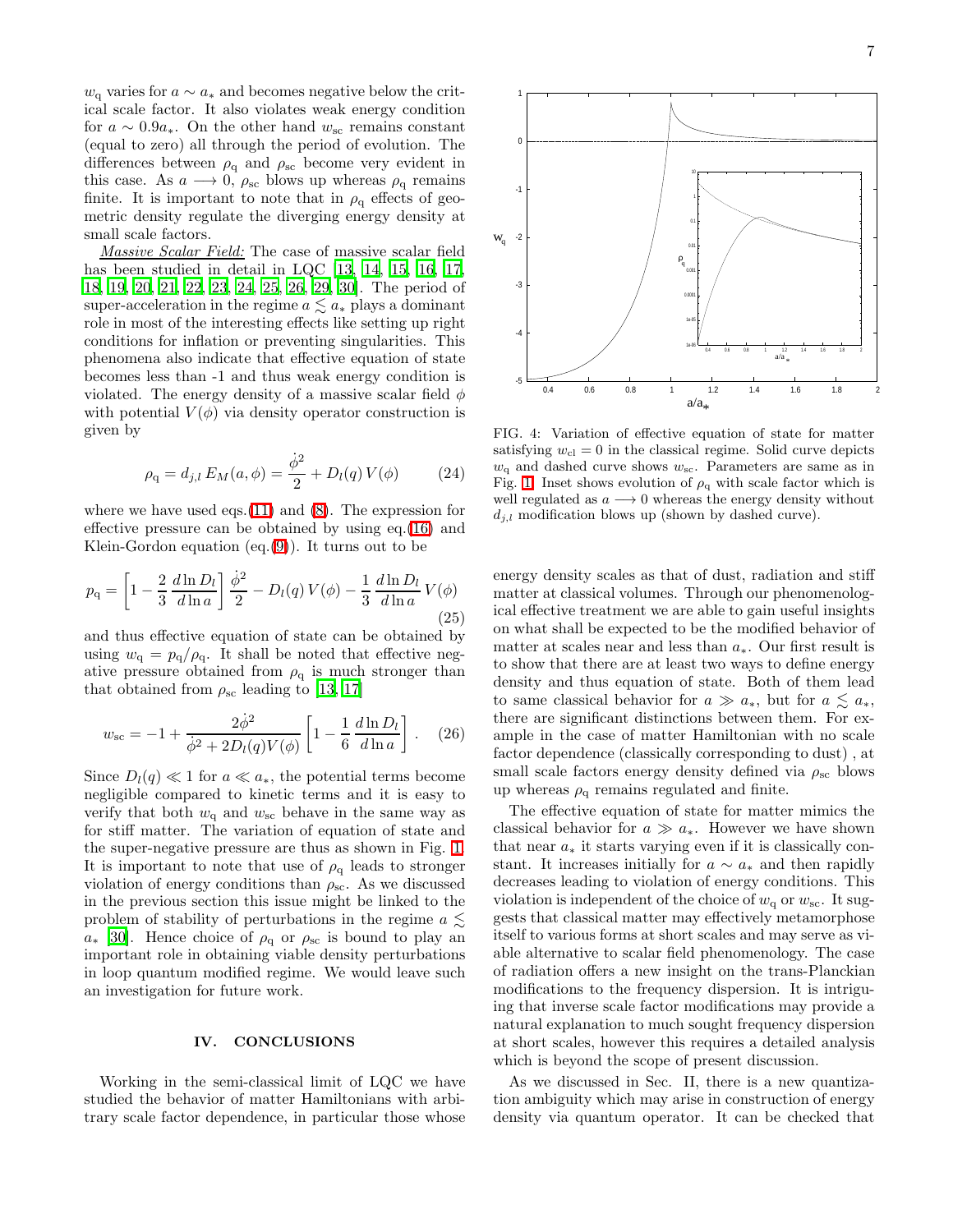if instead of taking  $\beta = 1$ , we keep it arbitrary positive value then  $\rho_{q}$  becomes  $\rho_{q} = D_l^{\beta(1+w_{cl})} \rho_{cl}$  and the factor  $(1 + w_{\text{cl}})$  in eq.[\(18\)](#page-5-3) gets multiplied by  $\beta$ . Since  $\beta$  is positive, its multiplication with  $(1 + w_{\text{cl}})$  in eq.[\(18\)](#page-5-3) does not affect the qualitative behavior of equation of state  $w<sub>q</sub>$ . For any choice of β, the effective metamorphosis of equation of state at scales smaller than  $a_*$  would occur. The parameter  $\beta$  only affects the magnitude of variation of  $w_{\rm q}$ . For example, if we fix  $l = 3/4$  then for the case of dust all values of  $\beta > 1/15$  would imply violation of strong energy condition for  $a \sim a_i$ . By taking the same value of l and  $\beta > 1/5$ ,  $\rho_q$  for dust like matter would scale as positive power of scale factor for  $a \sim a_i$  and energy density does not blow up at small scale factors. Similarly for radiation and stiff matter, an arbitrarily chosen  $\beta$  results in a different magnitude of variation of the energy density and equation of state and the qualitative picture does not change. The result of modification to frequency dispersion for radiation is independent of the choice of energy density and is unaffected by this ambiguity parameter. This leads us to the conclusion that phenomenological effects discussed in this work are very robust and the qualitative picture does not depend on different choices of the quantization ambiguity parameter  $\beta$ . We recall that in Ref. [\[16](#page-9-6)], it was demonstrated that phenomenological results are qualitatively independent of the choice of parameter l. We have earlier discussed that parameter  $\beta$  originates in a very similar way as l. Now we see that both parameters also have a very similar effect towards phenomenological description and the underlying physical predictions are quite robust to the choices of these parameters.

Future investigations with full LQG techniques would be able to confirm or rule out the expectations of metamorphosis of equation of state and natural modifications to frequency dispersion. This opens a novel avenue to explore phenomenology at  $a \lesssim a_*$ , with matter like dust and radiation. Since the equation of state for matter coupling as classical dust or radiation to gravity becomes negative for  $a < a_*$ , it implies that multicomponent models of scalar field interacting with various matter components would also yield similar qualitative results like super-acceleration and bounce in semi-classical LQC. Of course the results obtained here are directly applicable

to loop quantum cosmological models with two or more scalar fields where at least one of them behaves as classical matter component like dust or radiation with appropriate choice of potential. In Ref. [\[31\]](#page-9-21) and [\[32](#page-9-22)] gravitational collapse scenarios with scalar field were studied and possibilities of interesting astrophysical signatures have been reported. However, in a more realistic scenario inclusion of matter which behaves as dust, radiation or stiff matter is important to investigate the last stages of astrophysical collapse. Our results would be particularly useful in this arena and may open the possibility to link

Though the choice of energy density does not affect the dynamical trajectories, it may however change some of the phenomenological constraints imposed on loop parameters using Hubble rate (or energy density). This issue should be investigated further which may give us useful insights. However, a more fundamental understanding of matter in LQC and detailed analysis of physical semiclassical states might also guide us towards resolving this ambiguity. Our result of the effective state metamorphosis may also have some interesting implications for the problem of dark energy where some of the scenarios require effective equation of state to become less than −1. In particular recently considerable attention has focused on crossing the −1 divide in equation of state (which separates domains of validity of weak energy condition) and the role of quantum gravity effects [\[40\]](#page-9-29). In semiclassical LQC such a behavior is observed very naturally for various forms of matter. Investigation on the relation of LQC dynamics with that of standard cosmology using a scale factor duality has been done earlier [\[18\]](#page-9-8). On a speculative side such a duality might provide a valuable link between quantum gravity effects at short scales with dark energy at large scale factors of the universe.

LQC phenomenology with astrophysical observations.

Acknowledgments: We are grateful to A. Ashtekar for a careful reading of the manuscript, extensive comments and helpful discussions. We also thank M. Bojowald, G. Date, R. Maartens, E. Papantonopoulos, M. Sami, A. Toporensky, S. Tsujikawa, K. Vandersloot and G.V. Vereshchagin for discussions and comments. Author's work is supported in part by Eberly research funds of Penn State and by NSF grant PHY-00-90091.

- <span id="page-8-0"></span>[1] T. Thiemann, Lect. Notes Phys. **631**, 41 (2003); A. Ashtekar and J. Lewandowski, Class. Quant. Grav. 21 (2004) R53; C. Rovelli, Quantum Gravity, Cambridge Monographs on Mathematical Physics (2004).
- <span id="page-8-1"></span>[2] A. Ashtekar & J. Lewandowski, Class. Quant. Grav. 14, A55 (1997), Adv. Theor. Math. Phys. 1, 388 (1997); C. Rovelli & L. Smolin, Nucl. Phys. B 442, 593 (1995); T. Thiemann, J. Math. Phys. 39, 3347 (1998).
- <span id="page-8-2"></span>[3] M. Bojowald, Phys. Rev. Lett. 86, 5227 (2001).
- <span id="page-8-3"></span>[4] M. Bojowald, Class. Quant. Grav. 19, 2717 (2002); M. Bojowald, Class. Quant. Grav. 20, 2595; M. Bo-

jowald, G. Date & K. Vandersloot, Class. Quant. Grav. 21, 1253 (2004).

- <span id="page-8-4"></span>[5] A. Ashtekar, M. Bojowald & J. Lewandowski, Adv. Theor. Math. Phys. 7, 233 (2003).
- <span id="page-8-5"></span>[6] M. Bojowald, [gr-qc/0505057.](http://arxiv.org/abs/gr-qc/0505057)
- <span id="page-8-6"></span>[7] D. Green, W. G. Unruh, Phys. Rev. D70, 103502 (2004).
- <span id="page-8-7"></span>[8] J.Brunnemann, T. Thiemann, [gr-qc/0505032.](http://arxiv.org/abs/gr-qc/0505032)
- <span id="page-8-8"></span>[9] The notion of scale factor is slightly different than as used in terms of conventional cosmology. In LQC it is related to the cubic root of the volume of the fiducial cell necessary to define symplectic structure for quantization